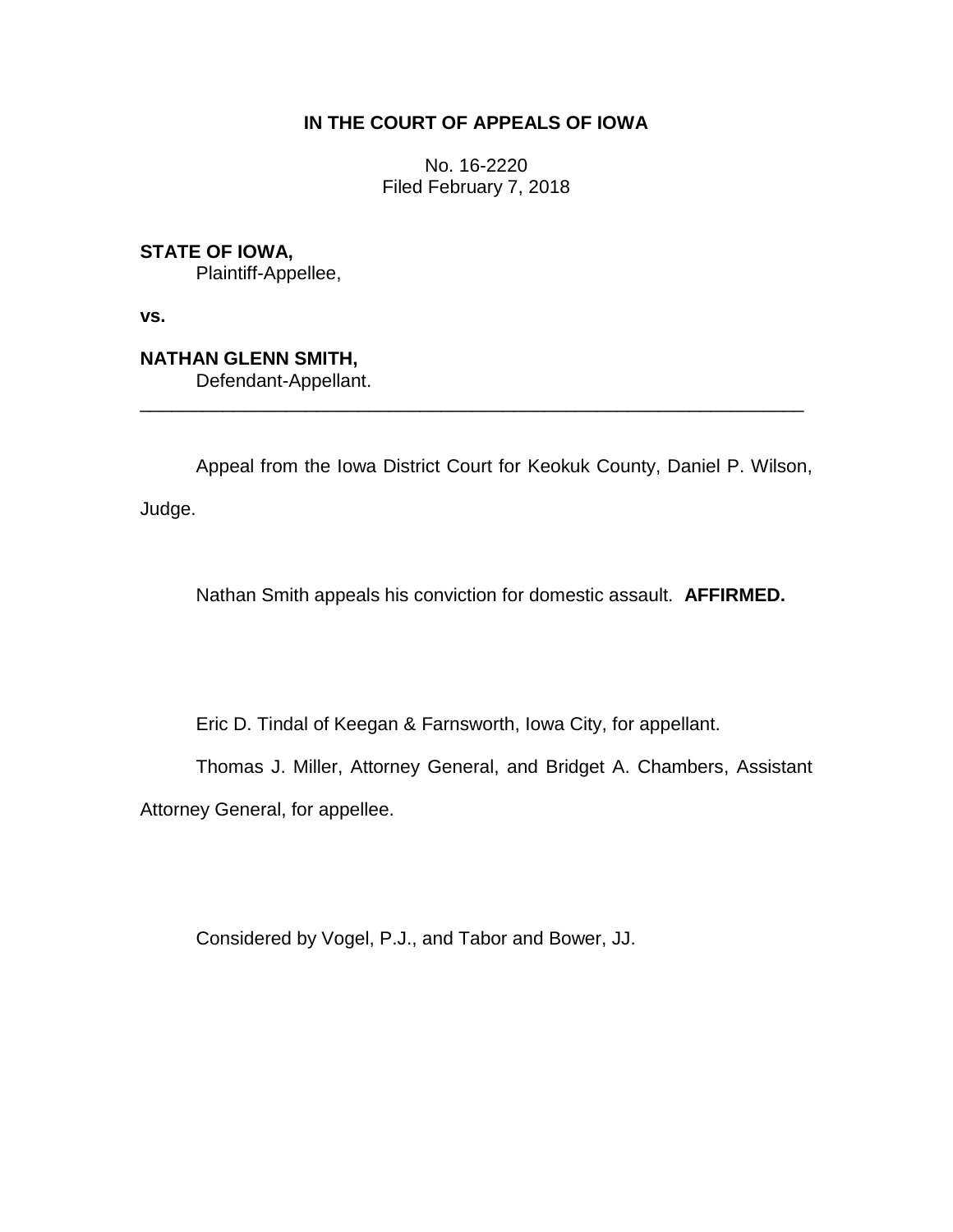### **BOWER, Judge.**

Nathan Smith appeals his conviction for domestic assault causing bodily injury, in violation of Iowa Code sections 708.1(1), 708.2A(2)(b), and 236.2(2)(c) (2016). Nathan claims the district court erred by admitting hearsay evidence and claims trial counsel was ineffective. We find the district court properly admitted the evidence and preserve Nathan's other claim of ineffective assistance for possible postconviction relief. We affirm the district court.

### **I. Background Facts and Proceedings**

On June 2, 2016, Keokuk Sherriff's Deputy Pence was dispatched to Delta, Iowa, after a 911 caller reported a domestic assault. Deputy Pence arrived and spoke with Crystal Rawson-Smith and her daughter immediately after the incident. Crystal reported she had been assaulted by Nathan Smith, her husband, against whom she had begun divorce proceedings and had a no-contact order, the result of previous incident of domestic abuse.

Crystal stated she arrived at Nathan's grandmother's house with her daughter for the purpose of picking up the couples' son. After Crystal arrived she and Nathan began to argue. Crystal attempted to leave, but Nathan removed the keys from her car. After Crystal got out of the car, Nathan pushed her against it. She escaped and attempted to run to a friend's house located nearby. Nathan caught her and threw her down. The daughter reached the friend's house and dialed 911. Crystal was again able to escape and entered her friend's house.

Deputy Pence arrived, photographed visible injuries consistent with Crystal's version of the events, took Crystal's statement, asked Crystal to write out a formal statement, and left to locate Nathan. Nathan was found the same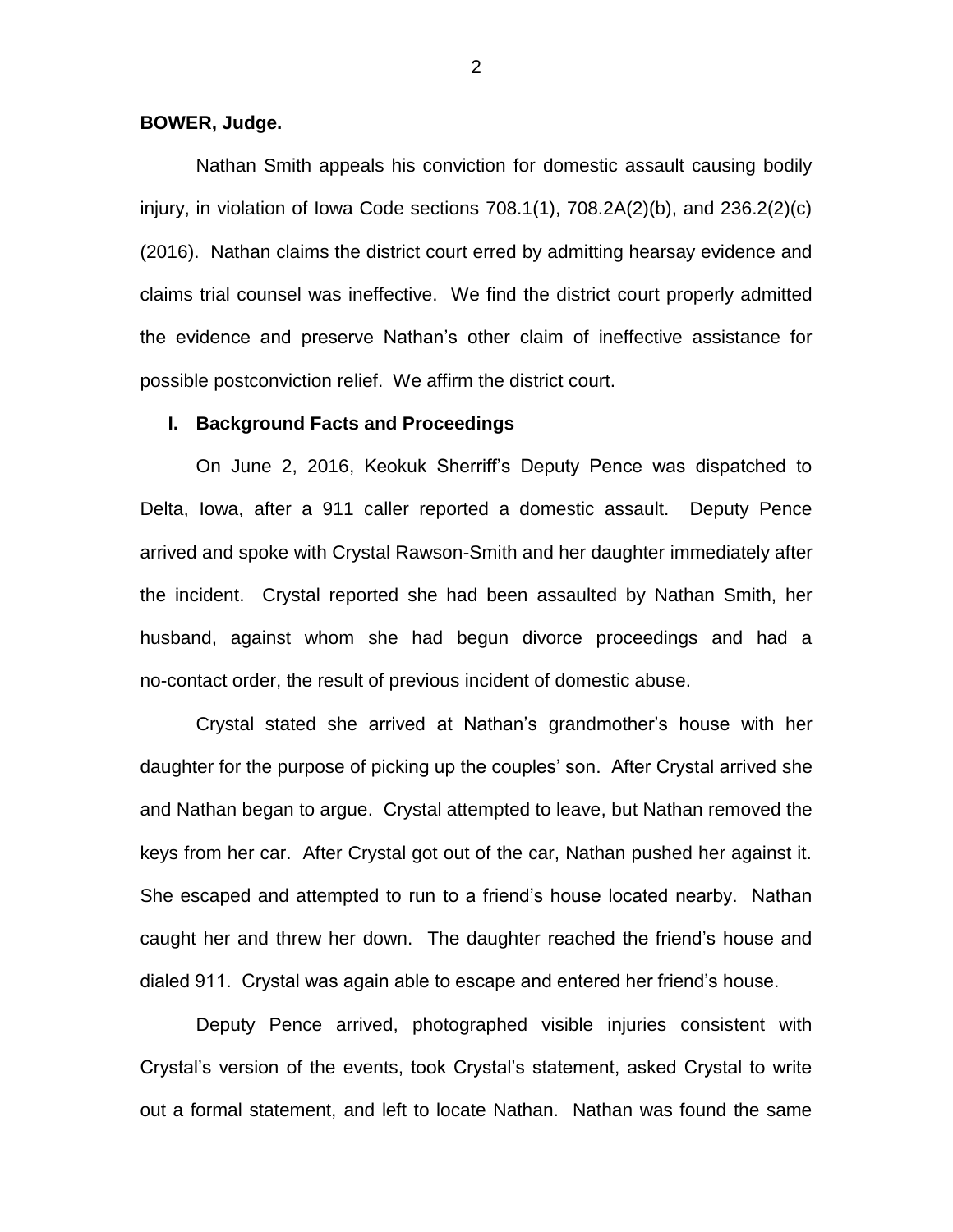night, though the record is unclear as to the exact time. Nathan admitted he had been in contact with Crystal to exchange their son but stated he had not argued with or assaulted her. After finding Nathan, Deputy Pence returned to collect the statement from Crystal.

Nathan was charged on June 10. On October 17, the State alleged Crystal recanted her previous statements and, therefore, was an unavailable witness. The State claimed the residual hearsay exception applied to Exhibit 5, Crystal's written statement, but Nathan resisted the State's motion. A hearing was held but not recorded, and Nathan's presence was waived by counsel. During the hearing, trial counsel withdrew his resistance, and the district court found the residual hearsay exception applied.

Trial began October 25. During the trial, the State offered Crystal's verbal statement, and Nathan did not object. The State also offered the written statement, and Nathan objected, claiming the evidence was hearsay. The district court overruled the objection and found the written statement was admissible as an excited utterance, as well as under the residual hearsay rule. Nathan was found guilty by a jury October 26.

#### **II. Standard of Review**

A district court's ruling on the admission of evidence is reviewed for an abuse of discretion. *State v. Paredes*, 775 N.W.2d 554, 560 (Iowa 2009). However, our review of hearsay claims, including determining whether an exception to the general hearsay rule applies, is for correction of errors at law. *Id.* Claims of ineffective assistance of counsel are reviewed de novo. *Ledezma v. State*, 626 N.W.2d 134, 141 (Iowa 2001).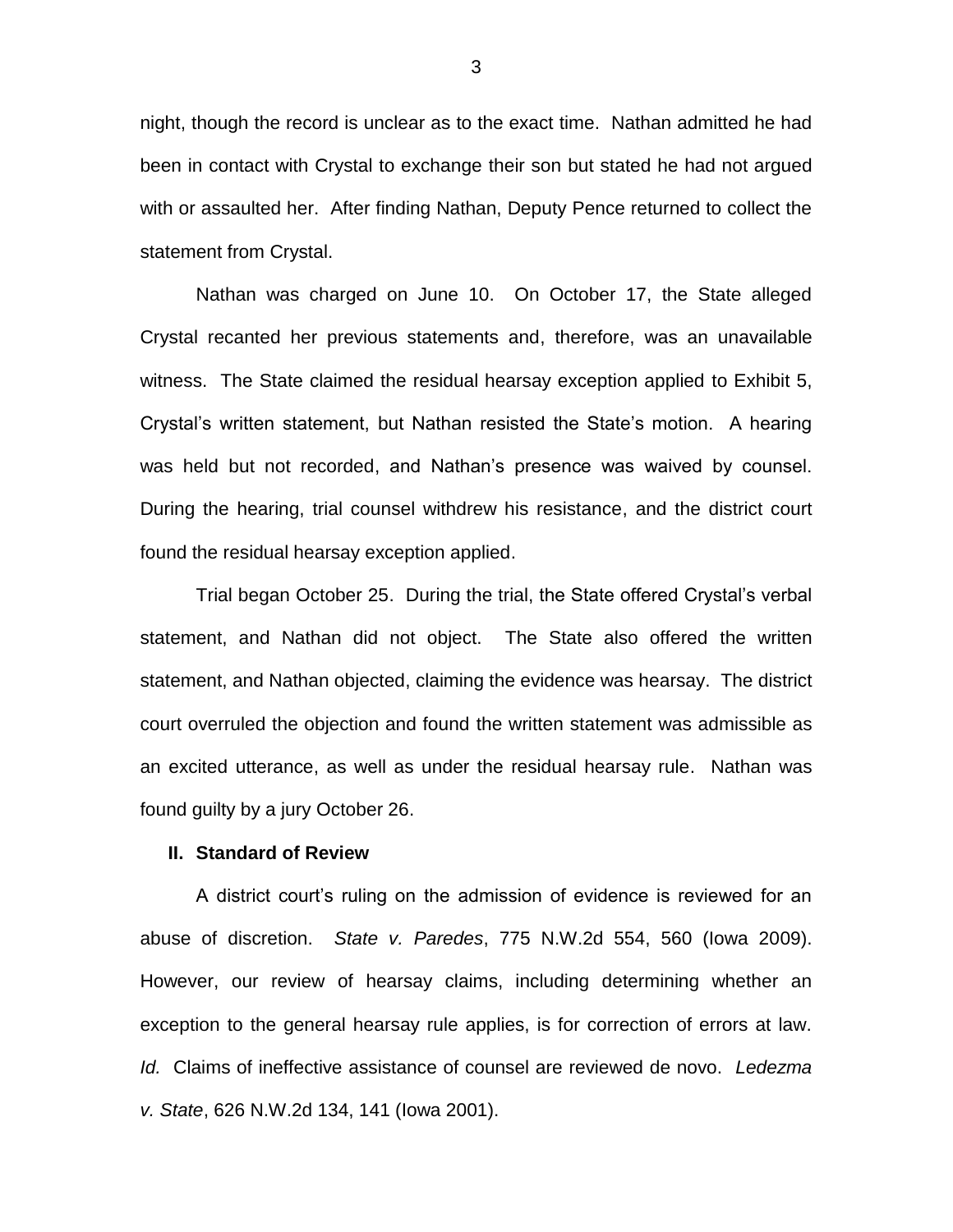#### **III. Admission of Crystal's Statement**

Nathan claims the district court should not have allowed the introduction of Crystal's written statement under the excited utterance exception. On the night of the assault, after receiving an oral statement from Crystal, Deputy Pence asked Crystal to write a statement describing the incident. The State offered the written statement at a pretrial hearing on its admissibility under the residual hearsay exception, and the oral statement came into the record at trial without objection.

Nathan resisted the pretrial motion, but counsel withdrew the resistance during the pretrial hearing. At trial, Nathan objected when the written statement was offered, claiming it was hearsay. The district court admitted the written statement under the excited utterance exception and once again ruled the written statement was admissible under the residual hearsay rule.

Crystal provided a verbal statement directly to Officer Pence and later provided a written statement. The statements provided essentially identical evidence. Having reviewed the record, we find that even if the written statement should not have been received, Officer Pence was allowed to testify to the verbal statement. Further we note that a 911 call was received into evidence, without objection, corroborating the verbal and written statements provided by Crystal. For the foregoing reasons, we find the district court properly admitted the evidence.

## **IV. Ineffective Assistance**

Nathan also claims trial counsel was ineffective for failing to object to evidence of other incidences of domestic abuse, for withdrawing his resistance to

4